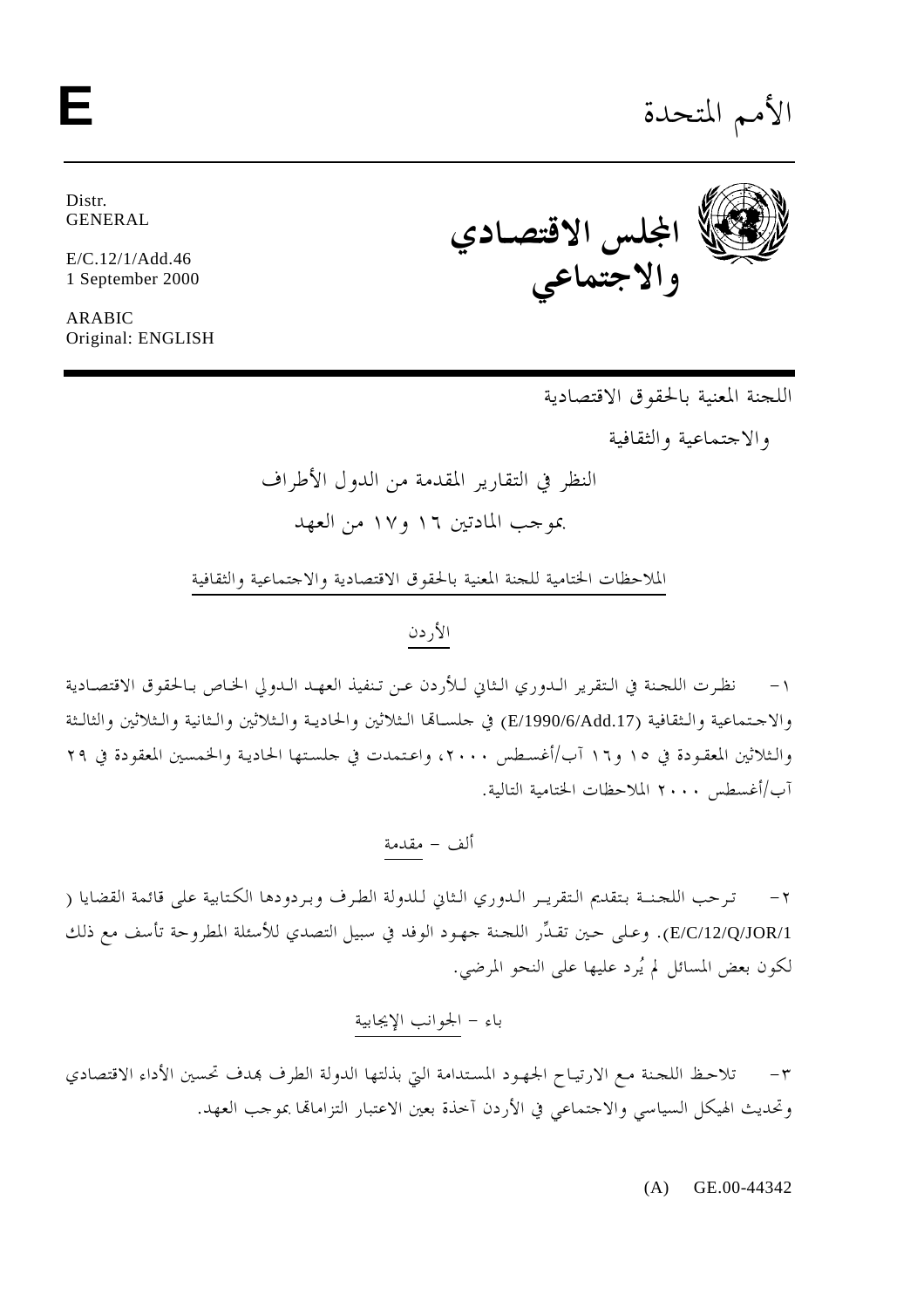وكبرهان على التزام الأردن بتعزيز حقوق الإنسان لشعبها، ترحب اللحنة بتصديق الدولة الطرف على  $-\xi$ المعاهدات الدولية الرئيسية المتعلقة بحقوق الإنسان وتلاحظ مختلف المبادرات التي قامت بما الدولة الطرف في مجال حقوق الإنسان، بما في ذلك وضع خطة عمل وطنية لحقوق الإنسان.

وتلاحظ اللجنة مع الارتياح أن الدولة الطرف تؤدي عدداً كبيراً نسبياً من اللاجئين وتتمتع بسجل حسن  $-\circ$ فيما يتعلق باحترام التزاماقما الدولية في هذا الشأن والامتثال لهذه الالتزامات.

وترحب اللجنة بالمرسوم الصادر في آذار/مارس ٢٠٠٠ بشأن إنشاء اللجنة الوطنية لحقوق الإنسان.  $-7$ 

وترحب اللجنة بالانجازات المهمة للدولة الطرف في مجال الصحة برغم ما تعانيه من المشاكل الاقتصادية.  $-\gamma$ وتلاحظ اللحنة بوحه حاص التقدم الذي حققته الدولة الطرف في بلوغ العديد من الأهداف المنصوص عليها في خطة العمل لتنفيذ الإعلان العالمي لبقاء الطفل وحمايته ونمائه في التسعينات.

وترحب اللجنة كذلك بالتزام الدولة الطرف بتحسين فرص الحصول على التعليم وحاصة بالنسبة  $-\Lambda$ للفتيات.

## جيم – العوامل والصعوبات التي تعوق تنفيذ العهد

تحيط اللجنة عـلماً بـالعدد الكبير نسبياً من اللاحئين الذين يعيشون منذ عام ١٩٤٨ داخل حدود الدولة  $-9$ الطرف وبأثر التراعات المستمرة التي تشهدها المنطقة في قدرها على تعزيز النمو الاقتصادي والثقافي للبلد.

١٠- وتلاحظ اللجنة تأثير ندرة المياه في الأردن على قدرها على الوفاء بالتزامالها بموجب العهد.

١١ – بالرغم من أن المفروض أن تكون للعهد قوة القانون وأن تكون له الأسبقية على كافة التشريعات ما عدا الدستور، تلاحظ اللجنة أن ٢٥ سنة قد انقضت منذ التصديق عليه إلا أنه لم ينشر بعد في الجريدة الرسمية.

١٢ – ويساور اللجنة القلق من أن الدولة الطرف اهتمت اهتماماً ضئيلاً بإدراج الأحكام ذات الصلة من العهد في تشريعالها.

١٣ – وعلى حين تلاحظ المعلومات المفصلة المقدمة في التقرير بشأن الأحكام الدستورية والتشريعية ذات الصلة بتنفيذ العهد، تأسف اللجنة لعدم كفاية المعلومات الواردة في التقرير بشأن فعالية هذه التدابير . وعلاوة على ذلك،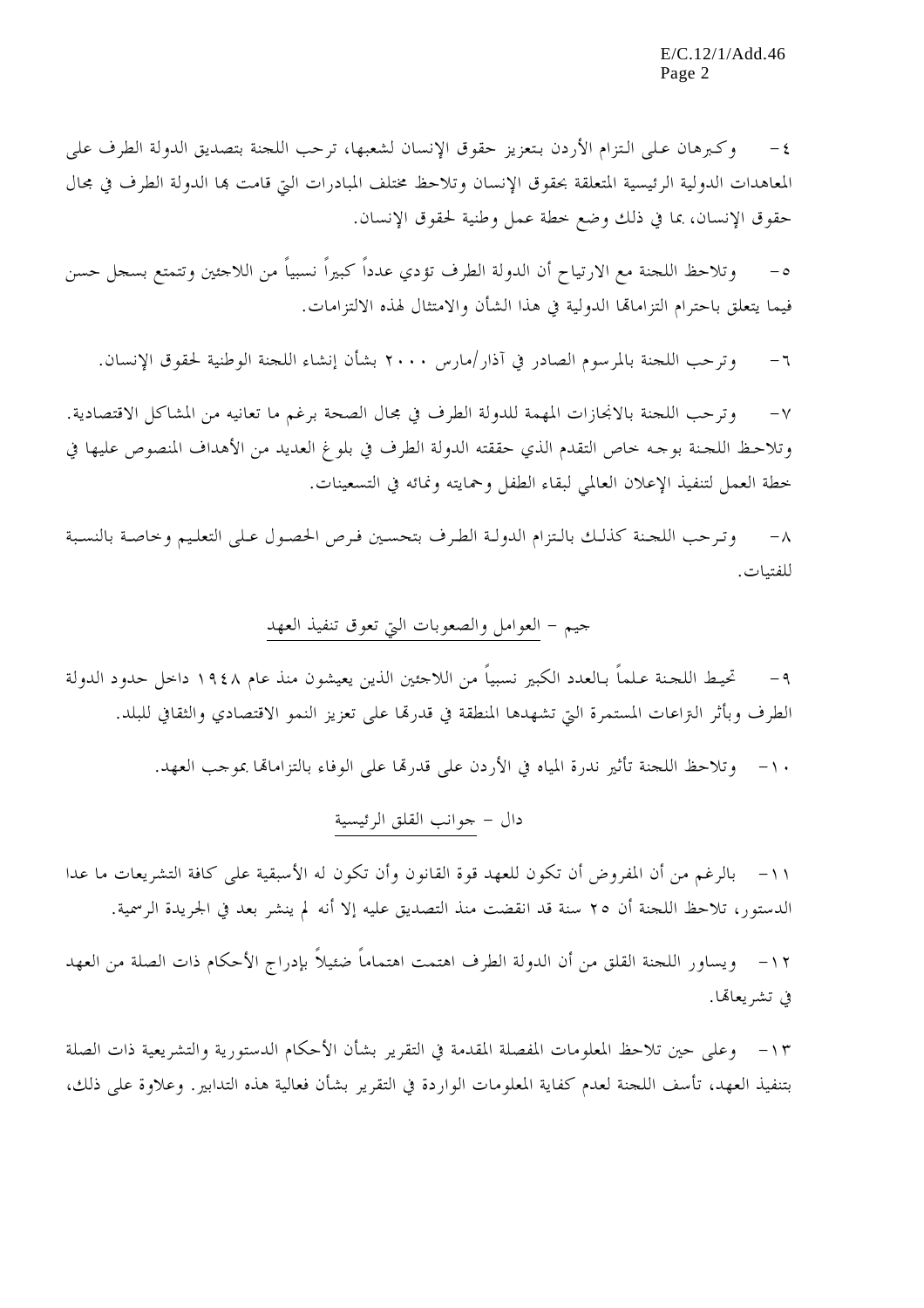فإن غيـاب المعـلومات عـن الشكاوي المتعلقة بانتهاكات هذه الحقوق وكذلك انعدام ذكر الدعاوي القانونية بمذا الشأن قد تنمُّ عن انخفاض مستوى الوعي بالعهد لدى القضاة والمحامين وعامة الجمهور.

١٤ - ويساور اللجنة قلق مثاره المواقف التقليدية والمقولبة إزاء دور ومسؤوليات كل من المرأة والرجل في المحتمع الأردني.

١٥ – ويساور اللحنة القلق إزاء المعاملة التمييزية في ظل القانون المدني التي تجسدها، على سبيل المثال، التقييدات المفروضة على حق المرأة الأردنية المتزوجة من أحنبي في أن تمنح جنسيتها لأطفالها.

١٦ - وعـلى الـرغم مـن إنشـاء وحـدة حمايـة الأسـرة وغيرهـا من الجـهود الرامية إلى التصدي للعنف المترلي، تظل اللجنة تشعر بالقـلق مـن أن العـنف الموجـه ضـد المرأة يظل مشكلة خطيرة في الأردن. وتلاحظ اللجنة مع القلق، بصورة حاصة، أن اغتصاب الزوج لزوجته لا يمثل جريمة.

> تبدي اللجنة قلقها من أن الجرائم التي تستهدف المرأة تُقترف باسم الشرف الذي لم يُنتقم له.  $-1V$

> > وتلاحظ اللجنة مع القلق استمرار المستويات المرتفعة نسبياً للبطالة والفقر في البلد.  $-1<sub>\lambda</sub>$

١٩ - ويساور اللجنة القلق من أن العمال غير الأردنيين مستبعدون من أحكام الأجر الأدنى ومحرومون من المشاركة في أنشطة النقابات ومستبعدون من نظام الضمان الاجتماعي.

٢٠ – ويسـاور اللجـنة القلق من أن قانون العمل لعام ١٩٩٦ لا يوفر أي حماية للأشخاص العاملين في المشاريع الَّتِي تملكها الأسر والمشاريع الزراعية والعمل داخل المنازل. وتشتد الحاحة إلى الحماية فيما يتعلق بالذات بالعمل في هذه المحالات بسبب ما تنطوي عليه في كثير من الأحيان من أوضاع العمل الخطرة وبسبب كون العاملين فيها هم من الإناث والأطفال في أغلب الأحيان.

٢١- وتعرب اللجنة عن قلقها إزاء البعد الذي تتخذه التقييدات المفروضة على حق المستخدمين في القطاع العام ولا سيما العاملين في الخدمات الصحية والتعليمية في الاشتراك في الأنشطة النقابية. وعلاوة على ذلك يساور اللجنة القلق من أن المادة ١٠٠ من قانون العمل تنفي حق العمال في الإضراب.

٢٢ - وتبدى اللجنة قلقها إزاء حالات الإحلاء القسرى وخاصة في المناطق الحضرية الرئيسية من البلد.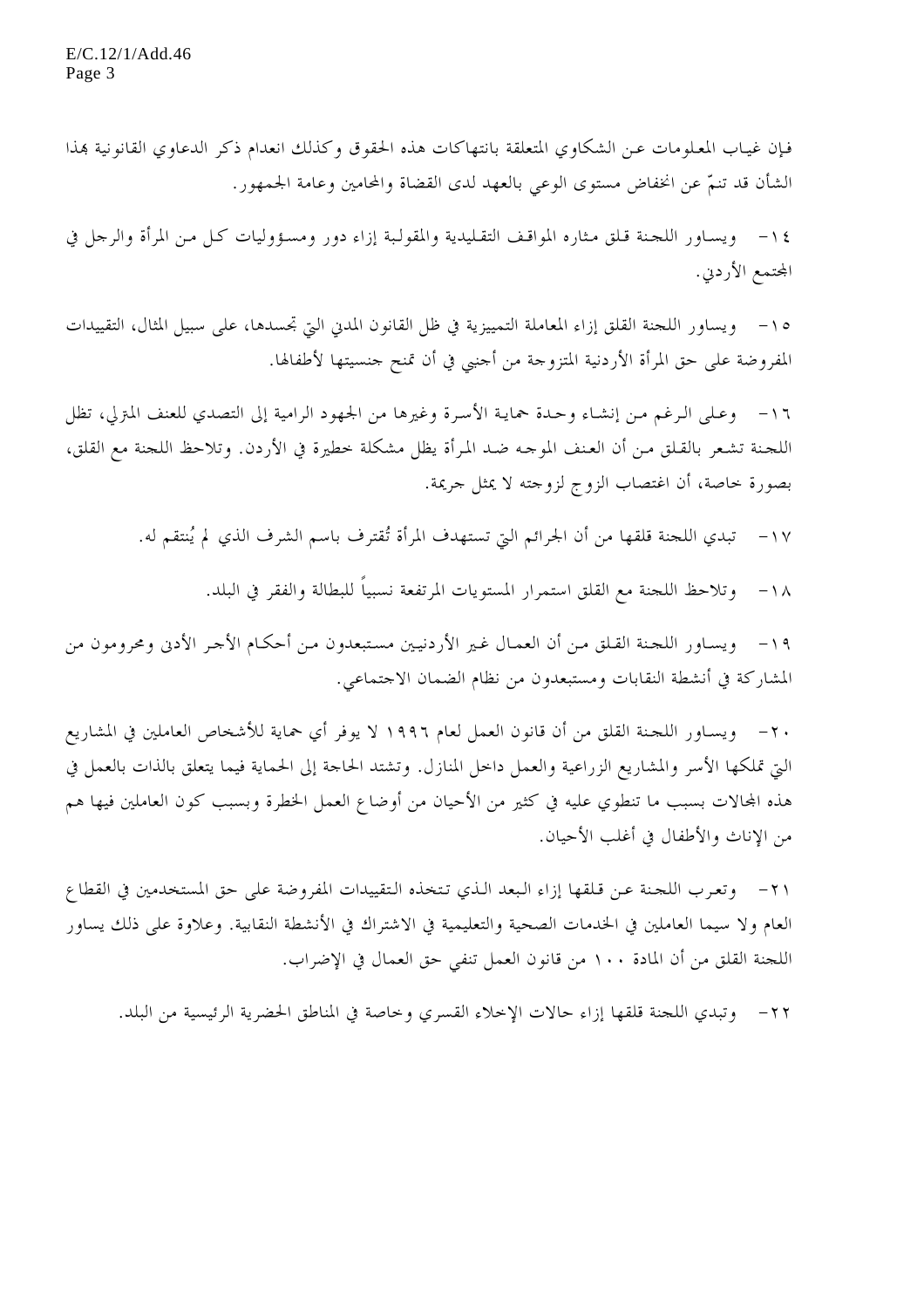هاء – اقتراحات وتوصيات

٢٣ – توصى اللجنة الدولـة الطرف بالمسارعة بنشر العهد في الجريدة الرسمية واتخاذ التدابير اللازمة لجعله قابلاً للإنفاذ في المحاكم بما في ذلك محاكم الدرجة الأولى.

٢٤ - وتوصى اللحنة الدولة الطرف برصد وتقييم تنفيذ التشريعات ذات العلاقة المتصلة بحقوق الإنسـان. ويرجى من الدولـة الطرف أن تعمـد، في تقاريرها اللاحقـة، إلى تضـمينه معـلومات بشـأن مـا يـلي: آليـات تلقي الشكاوي وإجراء التحقيقات ومقاضاة الأشخاص؛ ووضع الإحصاءات المتعلقة بما يصدر لاحقاً من أحكام وتنفيذها.

٢٥ - في ضوء إعلان وبرنامج عمل فيينا لعام ١٩٩٣ (الفقرة ٧١) توصى اللجنة الدولة الطرف بالعمل على إعداد وصياغة حطة عمل وطنية شاملة لأداء واحباقما بمقتضى مبا عبليها من الالتزامات الدولية المتعلقة بحقوق الإنسـان والمنبـثقة عـن صكوك تشمل العهد، وذلك من حلال عملية مفتوحة وتشاورية. وترجو اللجنة من الدولة الطرف أن تُدرج في تقريرها الدوري الثالث نسخة من خطة العمل الوطنية المتعلقة بحقوق الإنسان ومعلومات عن تنفىذها.

٢٦ – تشدد اللجنة على أهمية إنشاء مؤسسة وفقاً لمبادئ باريس المتعلقة بمركز المؤسسات الوطنية لتعزيز وحماية حقوق الإنسـان (قرار الجمعيـة العامـة ١٣٤/٤٨، المرفق). وترجو اللجنة من الدولة الطرف تقديم معلومات عن التقدم المحرز في هذا الصدد في تقريرها الدوري المقبل.

٢٧- وفيما تسلم اللحنة بالظروف الاقتصادية الصعبة السائدة في الأردن فإلها تشدد مع ذلك على أن تنفيذ الحقوق الاقتصادية والاحتماعية والثقافية يتطلب النظر في جملة من القضايا التي تشمل التوزيع العادل للموارد المتوفرة حالياً. وتشدد اللجنة على أن الدولة الطرف مسؤولة عن كفالة وصول تلك الموارد إلى الفئات المستضعفة وتوصى بأن تضمن تكافؤ توزيع الموارد على المستويين الوطني والمحلى.

٢٨ - عـلاوة عـلى ذلك، توصى اللجنة بقوة بأن تؤخذ في الاعتبار الواجبات التي يمليها العهد في كافة جوانب المفاوضات الـتي تحريها الدولـة الطرف مـع المؤسسـات الماليـة الدوليـة لتضـمن عـدم المسـاس بـالحقوق الاقتصـادية والاجتماعية والثقافية للفئات المستضعفة بصورة حاصة.

٢٩ - توصى اللحنة بأن تضمّن الدولة الطرف نظامهـا القـانوني الأسس الحرمة للتمييز وفقاً للمادة ٢-٢ من العهد ولا سيما العرق واللون والجنس واللغة والدين والرأي سياسياً أو غير سياسي والأصل القومي أو الاجتماعي والثروة والنسب وغير ذلك من الأسباب.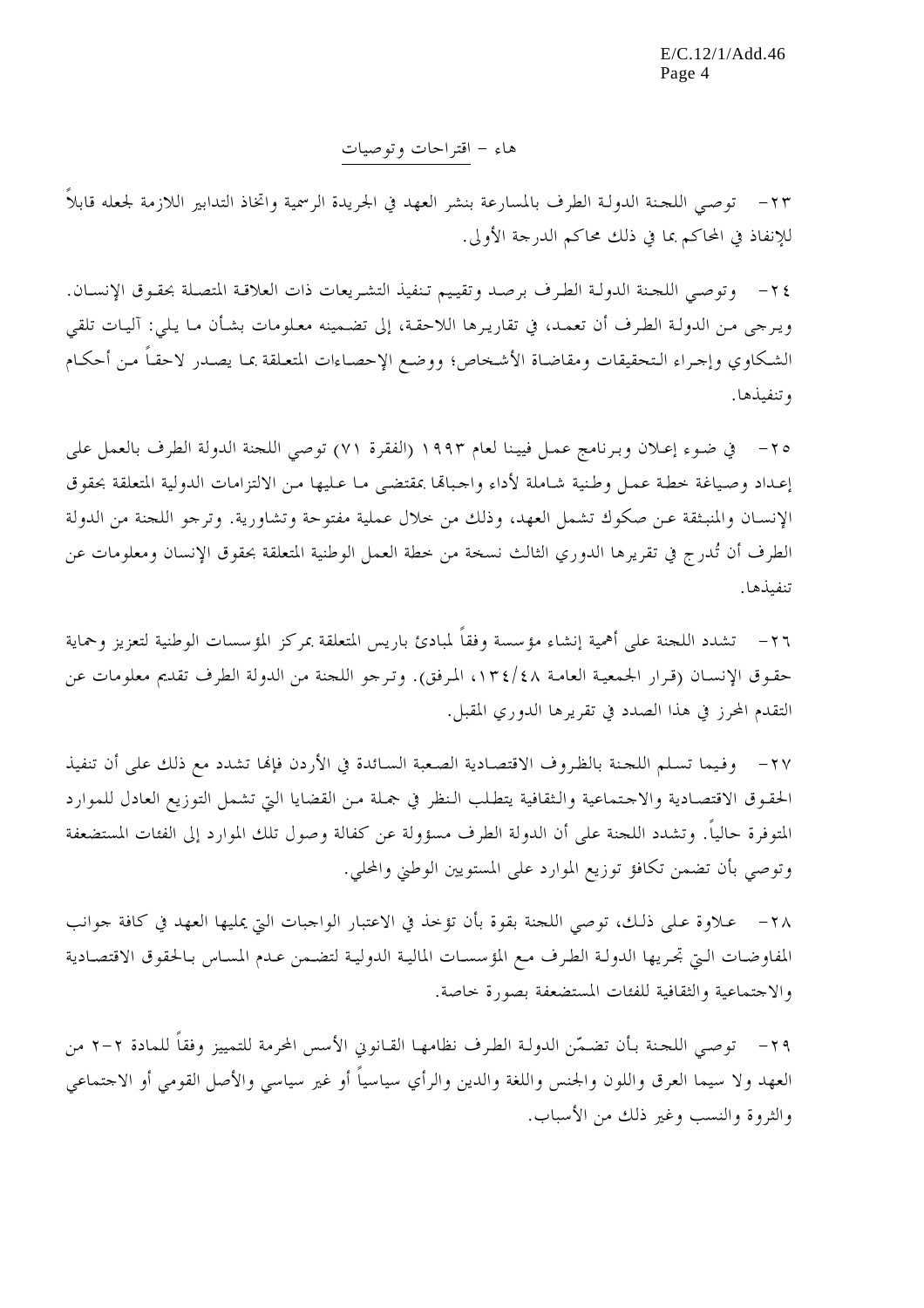٣٠ – توصى اللجنة الدولة الطرف بأن تتخذ كافة الإجراءات القانونية الفعالة لمنع التمييز على أسس الجنس في كافة الميادين المدنية والسياسية والاقتصادية والاحتماعية والحياة الثقافية. وتوصى اللجنة الدولة الطرف بأن تتخذ كافة الإجراءات الملائمة من قبيل الحملات التثقيفية العامة الشاملة لمنع ومكافحة المعاملة التمييزية والمواقف الاجتماعية السلبية في هذا الصدد ولا سيما داحل الأسرة. وتوصى اللحنة بأن تُدرج الدولة الطرف في تقاريرها اللاحقـة بيانات مقارنة عن مستويات العمالة بما في ذلك تمثيل المرأة في مختلف المستويات الإدارية وفي مجالات من قبيل إنفاذ القوانين والمهن القانونية والقضائية تبين التطورات المسحلة أثناء الفترة المشمولة بالتقرير .

٣١ - وتوصى اللجنة الدولة الطرف بأن تحرُّم اغتصاب الزوج لزوجته وتقرر العقوبات الملائمة بحق مَن يقترف هـذا الاغتصـاب. بالإضـافة إلى ذلـك تدعـو الحاجـة إلى وضع الإجراءات والآليات المناسبة لتلقي الشكاوي ورصد الحالات الـتي تنطوي عـلى تجـاوزات والـتحقيق فيهـا والمقاضـاة بشألها. ويجب إيلاء اهتمام لمعالجة وإزالة الحواجز الاحتماعية والثقافية الـتي تمنع الضحايا من التماس المساعدة. ويلزم تعزيز البرامج الرامية إلى إعادة تأهيل وإدماج الضحايا في المحتمع.

٣٢- توصى اللجنة بـأن تكفـل الدولـة الطرف حصول وحدة حماية الأسرة على ما يكفي من الموارد وبتعزيز قدرهّا وتوسيع نطاق حدماهّا بحيث تشمل كافـة المناطق في البلد. وتوصى اللجنة بتدريب المسؤولين عن إنفاذ القوانين والعمال القائمين بالرعاية والقضاة والمهنيين الصحيين على تعيين وتبليغ وإدارة الحالات التي تنطوي على التجاوزات. وتوصى اللجنة بأن تواصل الدولة الطرف دعم مبادرات المحتمع المدين والتعاون مع هذه المبادرات التي تشمل إقامة خطوط هاتفية مباشرة وتوفير مآوي وخدمات المشورة.

٣٣- وتوصى اللحنة الدولة الطرف بمواصلة جهودها الرامية إلى إلغاء المادة ٣٤٠ من قانون العقوبات.

٣٤- وتوصى اللجنة بتعديل قانون العمل على النحو الذي يضمن كون العاملين في المشاريع التي تملكها الأسر والأنشطة الزراعية والعمل في المنازل يحظون بحماية فعالة، وتوسيع عمليات التفتيش بحيث تشمل هذه المحالات.

٣٥- وتشدد اللجنة على أن حق النقابات في أن تعمل بحرية لا يخضع لأية قيود غير "تلك التي ينص عليها القـانون وتشـكل تدابـير ضرورية، في مجـتمع ديمقـراطي، لصـيانة الأمـن القومـي أو الـنظام العـام أو لحمايـة حقـوق الآخرين وحرياقم". وتوصى اللجنة بأن تكفل الدولة الطرف كون التقييدات التي يتضمنها قانون العمل تتمشى تمشياً كاملاً مع المادة ٨ من العهد.

٣٦- ولتمكين الدولـة الطرف مـن رصـد امتثالها للمادة ١١ من العهد، المتعلقة بالحق في الغذاء، توصي اللحنة بـأن تقـوم الدولـة بصورة منتظمة بجمع بيانات عن سوء التغذية ولا سيما سوء تغذية الأطفال. ويرجى من الدولة الطرف توفير معلومات في هذا الشأن في تقريرها الدوري الثالث.